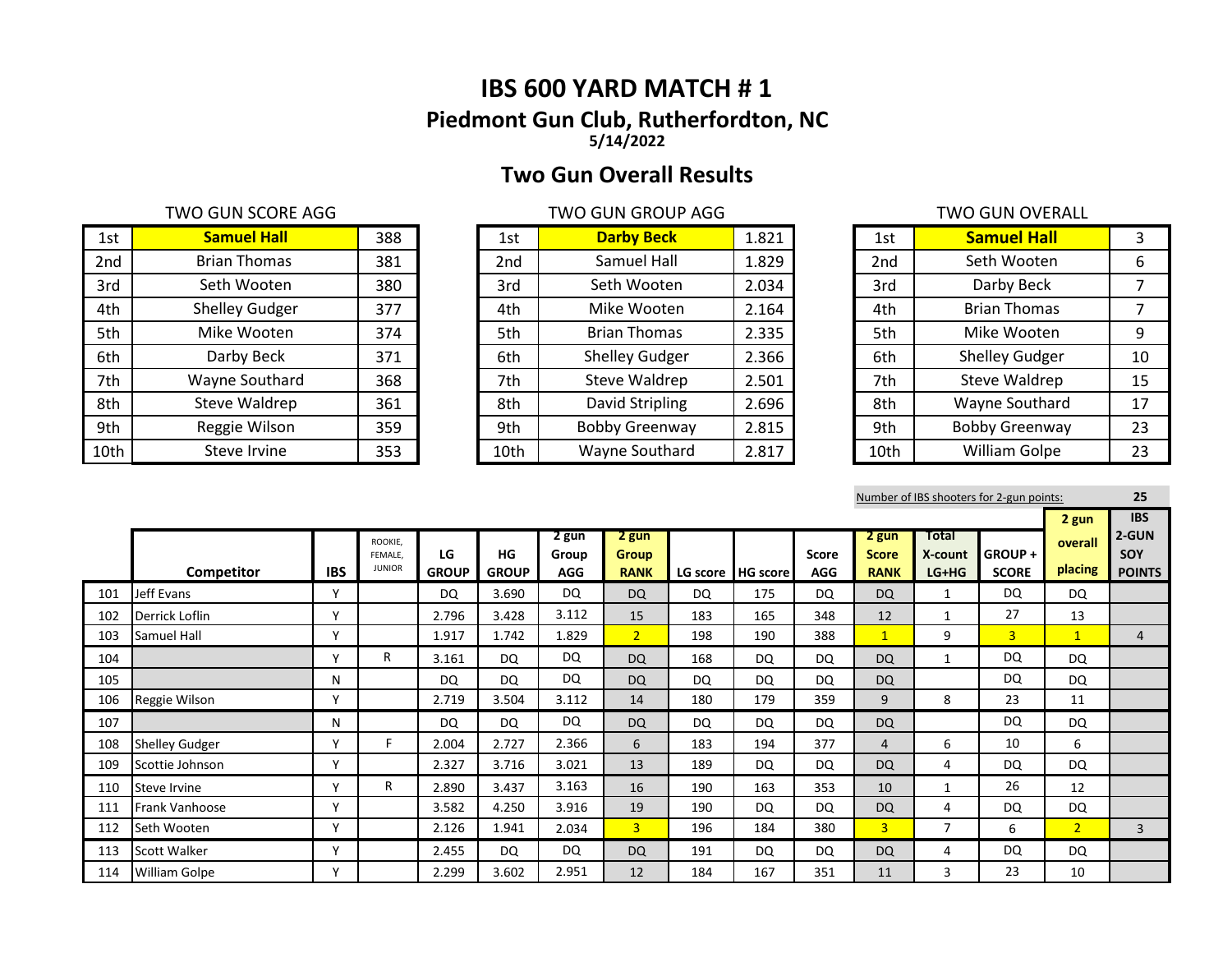|     |                       |            |                          |                       |                       |            | 2 gun          | <b>IBS</b>      |                        |                   |                  |                |                        |                |                |
|-----|-----------------------|------------|--------------------------|-----------------------|-----------------------|------------|----------------|-----------------|------------------------|-------------------|------------------|----------------|------------------------|----------------|----------------|
|     |                       |            | ROOKIE,                  |                       |                       | 2 gun      | 2 gun          |                 |                        |                   | 2 gun            | Total          |                        | overall        | 2-GUN          |
|     |                       | <b>IBS</b> | FEMALE.<br><b>JUNIOR</b> | LG                    | HG                    | Group      | <b>Group</b>   |                 |                        | <b>Score</b>      | <b>Score</b>     | X-count        | GROUP+<br><b>SCORE</b> | placing        | SOY            |
| 115 | Competitor            | Y          |                          | <b>GROUP</b><br>1.554 | <b>GROUP</b><br>2.088 | <b>AGG</b> | <b>RANK</b>    | LG score<br>189 | <b>HG</b> score<br>182 | <b>AGG</b><br>371 | <b>RANK</b><br>6 | $LG+HG$<br>4   |                        |                | <b>POINTS</b>  |
|     | Darby Beck            |            |                          |                       |                       | 1.821      | $\mathbf{1}$   |                 |                        |                   |                  |                | $\overline{7}$         | 3 <sup>2</sup> | $\overline{2}$ |
| 116 | <b>Bobby Greenway</b> | Y          |                          | 2.699                 | 2.931                 | 2.815      | 9              | 184             | 130                    | 314               | 14               | $\overline{2}$ | 23                     | 9              |                |
| 201 | David Stripling       | Y          |                          | 2.878                 | 2.514                 | 2.696      | 8              | <b>DQ</b>       | 170                    | <b>DQ</b>         | <b>DQ</b>        | 5              | <b>DQ</b>              | <b>DQ</b>      |                |
| 202 |                       | Y          |                          | 2.541                 | 2.435                 | <b>DQ</b>  | <b>DQ</b>      | 184             | 177                    | <b>DQ</b>         | <b>DQ</b>        | 6              | <b>DQ</b>              | <b>DQ</b>      |                |
| 203 |                       | N          |                          | <b>DQ</b>             | <b>DQ</b>             | DQ         | <b>DQ</b>      | DQ              | DQ                     | <b>DQ</b>         | <b>DQ</b>        |                | <b>DQ</b>              | DQ             |                |
| 204 |                       | Y          |                          | 3.265                 | <b>DQ</b>             | <b>DQ</b>  | <b>DQ</b>      | 181             | DQ                     | <b>DQ</b>         | <b>DQ</b>        | $\mathbf{1}$   | <b>DQ</b>              | <b>DQ</b>      |                |
| 205 | Andy Walser           | Y          |                          | 4.978                 | 3.068                 | 4.023      | 20             | 150             | 174                    | 324               | 13               | 3              | 33                     | 14             |                |
| 206 |                       | N          |                          | DQ                    | <b>DQ</b>             | <b>DQ</b>  | <b>DQ</b>      | DQ              | <b>DQ</b>              | DQ                | <b>DQ</b>        |                | DQ                     | DQ             |                |
| 207 | <b>Thomas Parker</b>  | Y          |                          | 3.264                 | 2.538                 | 2.901      | 11             | 176             | <b>DQ</b>              | <b>DQ</b>         | <b>DQ</b>        | 1              | <b>DQ</b>              | DQ             |                |
| 208 | Dan Porter            | Y          |                          | 2.415                 | <b>DQ</b>             | DQ         | <b>DQ</b>      | 195             | DQ                     | <b>DQ</b>         | <b>DQ</b>        | $\overline{7}$ | <b>DQ</b>              | DQ             |                |
| 209 | <b>Wayne Hicks</b>    | Y          |                          | 2.617                 | 4.203                 | 3.410      | 17             | 180             | DQ                     | <b>DQ</b>         | <b>DQ</b>        |                | <b>DQ</b>              | DQ             |                |
| 210 | Ray Lowman            | Y          |                          | 2.076                 | <b>DQ</b>             | <b>DQ</b>  | <b>DQ</b>      | 195             | <b>DQ</b>              | <b>DQ</b>         | <b>DQ</b>        | 5              | <b>DQ</b>              | <b>DQ</b>      |                |
| 211 |                       | N          |                          | DQ                    | <b>DQ</b>             | <b>DQ</b>  | <b>DQ</b>      | <b>DQ</b>       | <b>DQ</b>              | <b>DQ</b>         | <b>DQ</b>        |                | <b>DQ</b>              | <b>DQ</b>      |                |
| 212 | Mike Wooten           | Y          |                          | 1.756                 | 2.573                 | 2.164      | $\overline{4}$ | 194             | 180                    | 374               | 5                | 4              | 9                      | 5              |                |
| 213 | <b>Wayne Southard</b> | Y          |                          | 2.260                 | 3.373                 | 2.817      | 10             | 191             | 177                    | 368               | $\overline{7}$   | 6              | 17                     | 8              |                |
| 214 | Jimmy Matters         | Y          |                          | 2.642                 | 4.774                 | 3.708      | 18             | 169             | <b>DQ</b>              | <b>DQ</b>         | <b>DQ</b>        | $\overline{2}$ | <b>DQ</b>              | DQ             |                |
| 215 | <b>Brian Thomas</b>   | Y          |                          | 2.175                 | 2.495                 | 2.335      | 5              | 196             | 185                    | 381               | $\overline{2}$   | 9              | $\overline{7}$         | 4              | $\mathbf{1}$   |
| 216 | Steve Waldrep         | Y          |                          | 1.895                 | 3.107                 | 2.501      | $\overline{7}$ | 191             | 170                    | 361               | 8                | 4              | 15                     | $\overline{7}$ |                |
| 301 |                       | N          |                          | <b>DQ</b>             | <b>DQ</b>             | <b>DQ</b>  | <b>DQ</b>      | <b>DQ</b>       | <b>DQ</b>              | <b>DQ</b>         | <b>DQ</b>        |                | <b>DQ</b>              | <b>DQ</b>      |                |
| 302 |                       | N          |                          | <b>DQ</b>             | <b>DQ</b>             | <b>DQ</b>  | <b>DQ</b>      | <b>DQ</b>       | <b>DQ</b>              | <b>DQ</b>         | <b>DQ</b>        |                | <b>DQ</b>              | <b>DQ</b>      |                |
| 303 |                       | N          |                          | <b>DQ</b>             | <b>DQ</b>             | <b>DQ</b>  | <b>DQ</b>      | DQ              | DQ                     | <b>DQ</b>         | <b>DQ</b>        |                | <b>DQ</b>              | DQ             |                |
| 304 |                       | N          |                          | <b>DQ</b>             | DQ                    | DQ         | <b>DQ</b>      | DQ              | <b>DQ</b>              | <b>DQ</b>         | <b>DQ</b>        |                | <b>DQ</b>              | <b>DQ</b>      |                |
| 305 |                       | N          |                          | <b>DQ</b>             | <b>DQ</b>             | <b>DQ</b>  | <b>DQ</b>      | <b>DQ</b>       | DQ                     | <b>DQ</b>         | <b>DQ</b>        |                | <b>DQ</b>              | <b>DQ</b>      |                |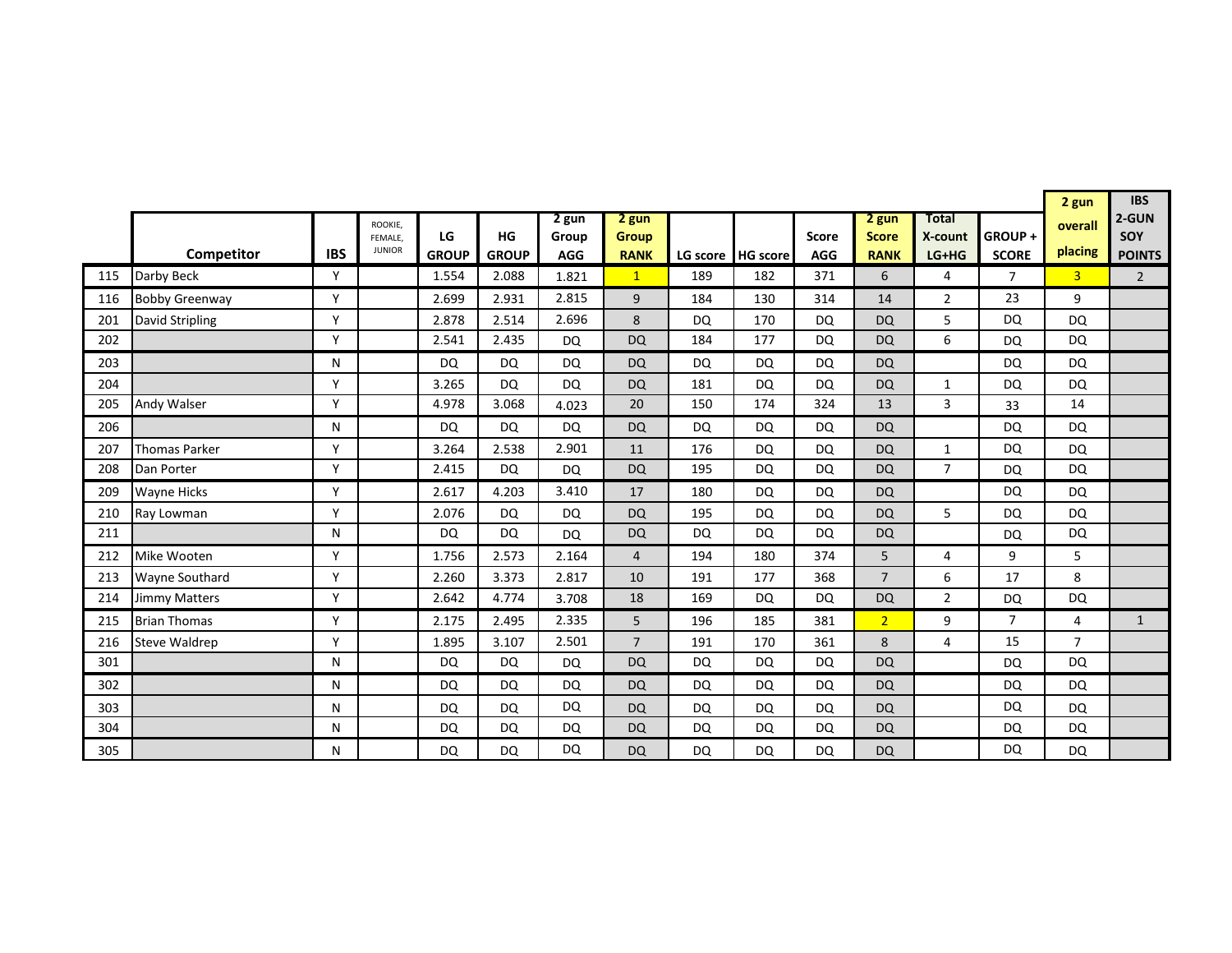## **IBS 600 YARD MATCH # 1 5/14/2022 Piedmont Gun Club, Rutherfordton, NC**

## **LIGHT GUN RESULTS**

|     | <b>LIGHT GUN SCORE AGG</b> |     |
|-----|----------------------------|-----|
| 1ST | <b>Samuel Hall</b>         | 198 |
| 2ND | Seth Wooten                | 196 |
| 3RD | <b>Brian Thomas</b>        | 196 |
| 4TH | Ray Lowman                 | 195 |
| 5TH | Dan Porter                 | 195 |
| 6TH | Mike Wooten                | 194 |
| 7TH | Steve Waldrep              | 191 |
| 8TH | Wayne Southard             | 191 |
| 9TH | Scott Walker               | 191 |
|     | Steve Irvine               | 190 |

|      | LIGHT GUN SINGLE TARGET HIGHEST SCORE |    |       |  |
|------|---------------------------------------|----|-------|--|
| 1ST  | Darby Beck                            |    | 1.158 |  |
| 2ND. | Dan Porter                            | 50 | 1 220 |  |
| 3RD. | Samuel Hall                           | 50 | 1 543 |  |

|      | <b>LIGHT GUN SCORE AGG</b> |     |                 | <b>LIGHT GUN GROUP AGG</b> |       |
|------|----------------------------|-----|-----------------|----------------------------|-------|
| 1ST  | <b>Samuel Hall</b>         | 198 | 1ST             | <b>Darby Beck</b>          | 1.554 |
| 2ND  | Seth Wooten                | 196 | 2 <sub>nd</sub> | Mike Wooten                | 1.756 |
| 3RD  | <b>Brian Thomas</b>        | 196 | 3rd             | Steve Waldrep              | 1.895 |
| 4TH  | Ray Lowman                 | 195 | 4th             | Samuel Hall                | 1.917 |
| 5TH  | Dan Porter                 | 195 | 5th             | <b>Shelley Gudger</b>      | 2.004 |
| 6TH  | Mike Wooten                | 194 | 6th             | Ray Lowman                 | 2.076 |
| 7TH  | Steve Waldrep              | 191 | 7th             | Seth Wooten                | 2.126 |
| 8TH  | Wayne Southard             | 191 | 8th             | <b>Brian Thomas</b>        | 2.175 |
| 9TH  | Scott Walker               | 191 | 9th             | Wayne Southard             | 2.260 |
| 10TH | Steve Irvine               | 190 | 10th            | William Golpe              | 2.299 |

|     | LIGHT GUN SINGLE TARGET HIGHEST SCORE |     |              | $\lambda$ |                 | LIGHT GUN SINGLE TARGET SMALLEST GROUP |    |                      | 12th | <b>William Golpe</b>       |    |
|-----|---------------------------------------|-----|--------------|-----------|-----------------|----------------------------------------|----|----------------------|------|----------------------------|----|
| 1ST | Darby Beck                            | En. | 158<br>⊥.⊥J∪ |           | 1ST             | Darby Beck                             | 50 | 1.158                | 13th | Scottie Johnson            |    |
| 2ND | Dan Porter                            | 50  | 1.220        |           | 2 <sub>nd</sub> | Mike Wooten                            | 49 | 1.181                |      |                            |    |
| 3RD | Samuel Hall                           | 50  | 1.543        |           | 3rd             | Dan Porter                             | 50 | $\mathbf{a}$<br>∸∙∠⊥ |      | Number of LG IBS shooters: | 27 |

|      | <b>LIGHT GUN OVERALL</b> |    |
|------|--------------------------|----|
| 1ST  | <b>Samuel Hall</b>       | 5  |
| 2ND  | Mike Wooten              | 8  |
| 3RD  | Seth Wooten              | 9  |
| 4TH  | Steve Waldrep            | 10 |
| 5TH  | Ray Lowman               | 10 |
| 6TH  | <b>Brian Thomas</b>      | 11 |
| 7TH  | Darby Beck               | 13 |
| 8TH  | Wayne Southard           | 17 |
| 9TH  | Dan Porter               | 17 |
| 10TH | <b>Shelley Gudger</b>    | 22 |
| 11th | <b>Scott Walker</b>      | 22 |
| 12th | William Golpe            | 24 |
| 13th | Scottie Johnson          | 24 |

|    |                       |              | <b>RELAY</b> | ROOKIE,<br>FEMALE, |       | <b>LG TARGET 1</b> |       | <b>LG TARGET 2</b> |                |       |       | <b>LG TARGET 3</b>        |       |       | <b>LG TARGET 4</b> |       | <b>SCORE</b> | <b>SCORE</b>   |                | <b>GROUP</b> | <b>GROUP</b> | <b>(GROUP</b> | <b>OVERALL</b> |              | <b>SOY Points</b>   |                |   |
|----|-----------------------|--------------|--------------|--------------------|-------|--------------------|-------|--------------------|----------------|-------|-------|---------------------------|-------|-------|--------------------|-------|--------------|----------------|----------------|--------------|--------------|---------------|----------------|--------------|---------------------|----------------|---|
|    | Competitor            | <b>IBS</b>   | <b>BENCH</b> | <b>JUNIOR</b>      | Score | X                  | Group | Score              | $\mathsf{X}$   | Group | Score | $\boldsymbol{\mathsf{x}}$ | Group | Score | $\mathsf{x}$       | Group | AGG          | <b>RANK</b>    | <b>TOTAL</b>   | AGG          | <b>RANK</b>  | + SCORE)      | <b>PLACE</b>   | <b>Score</b> | Group Overall Total |                |   |
|    | Jeff Evans            | $\vee$       | 101          |                    | 49    |                    | 3.372 | dq                 |                | dq    | 48    | 0                         | 1.611 | 46    | $\Omega$           | 2.846 | <b>DQ</b>    | DQ             | $\mathbf{1}$   | <b>DQ</b>    | <b>DQ</b>    | <b>DQ</b>     | DQ.            |              |                     |                |   |
|    | Derrick Loflin        | $\vee$       | 102          |                    | 44    | $\Omega$           | 2.167 | 47                 | $\Omega$       | 3.351 | 49    | $\Omega$                  | 2.178 | 43    | $\Omega$           | 3.489 | 183          | 18             |                | 2.796        | 19           | 37            | 19             |              |                     |                |   |
| 3  | Samuel Hall           | $\vee$       | 103          |                    | 49    | 3                  | 2.086 | 50                 | $\overline{2}$ | 1.543 | 49    | 0                         | 1.969 | 50    |                    | 2.069 | 198          |                | 6              | 1.917        |              | 5             | $\mathbf{1}$   | 4            |                     |                | 9 |
|    | Travis Leatherman     | $\vee$       | 104          | R.                 | 45    | 0                  | 2.240 | 48                 |                | 3.521 | 37    | 0                         | 3.657 | 38    | 0                  | 3.225 | 168          | 24             | 1              | 3.161        | 22           | 46            | 24             |              |                     |                |   |
| 5  |                       | N            | 105          |                    |       |                    |       |                    |                |       |       |                           |       |       |                    |       | <b>DQ</b>    | DQ             |                | <b>DQ</b>    | <b>DQ</b>    | <b>DQ</b>     | DQ             |              |                     |                |   |
| 6  | Reggie Wilson         | <b>V</b>     | 106          |                    | 39    | 0                  | 2.528 | 49                 | $\overline{3}$ | 2.914 | 46    | $\mathbf 0$               | 2.281 | 46    |                    | 3.153 | 180          | 21             | $\Delta$       | 2.719        | 18           | 39            | 21             |              |                     |                |   |
|    |                       | N            | 107          |                    |       |                    |       |                    |                |       |       |                           |       |       |                    |       | <b>DQ</b>    | DQ             |                | <b>DQ</b>    | <b>DQ</b>    | <b>DQ</b>     | DQ             |              |                     |                |   |
| 8  | <b>Shelley Gudger</b> |              | 108          |                    | 47    | $\Omega$           | 1.674 | 43                 | $\mathbf{0}$   | 1.667 | 44    | 0                         | 1.244 | 49    | $\overline{3}$     | 3.430 | 183          | 17             | 3              | 2.004        |              | 22            | 10             |              |                     |                |   |
| 9  | Scottie Johnson       |              | 109          |                    | 45    | 0                  | 1.412 | 47                 | $\mathbf{0}$   | 2.470 | 49    |                           | 2.369 | 48    |                    | 3.056 | 189          | 13             | $\overline{2}$ | 2.327        | 11           | 24            | 13             |              |                     |                |   |
| 10 | Steve Irvine          |              | 110          | $\mathsf{R}$       | 45    | $\Omega$           | 4.221 | 49                 | $\mathbf 0$    | 2.079 | 48    |                           | 2.806 | 48    | $\Omega$           | 2.453 | 190          | 10             |                | 2.890        | 21           | 31            | 15             |              |                     |                |   |
| 11 | <b>Frank Vanhoose</b> |              | 111          |                    | 47    | $\Omega$           | 2.470 | 47                 | $\Omega$       | 4.694 | 49    | 3                         | 2.649 | 47    |                    | 4.515 | 190          | 11             | $\Delta$       | 3.582        | 25           | 36            | 18             |              |                     |                |   |
| 12 | Seth Wooten           | <b>V</b>     | 112          |                    | 48    |                    | 1.732 | 49                 |                | 2.675 | 49    | 0                         | 2.277 | 50    |                    | 1.820 | 196          | $\overline{2}$ | 3              | 2.126        |              | 9             | $\overline{3}$ | 3            |                     | $\overline{2}$ | 5 |
| 13 | <b>Scott Walker</b>   | $\mathbf v$  | 113          |                    | 45    |                    | 2.834 | 49                 | $\mathbf{1}$   | 2.677 | 50    |                           | 2.200 | 47    | $\Omega$           | 2.110 | 191          | 9              | $\overline{a}$ | 2.455        | 13           | 22            | 11             |              |                     |                |   |
| 14 | <b>William Golpe</b>  |              | 114          |                    | 43    | $\Omega$           | 2.506 | 44                 | $\Omega$       | 3.156 | 48    |                           | 1.958 | 49    |                    | 1.577 | 184          | 14             | $\mathbf{1}$   | 2.299        | 10           | 24            | 12             |              |                     |                |   |
| 15 | Darby Beck            | $\mathbf v$  | 115          |                    | 49    |                    | 1.450 | 50                 |                | 1.158 | 42    | $\Omega$                  | 1.590 | 48    |                    | 2.019 | 189          | 12             | $\overline{2}$ | 1.554        |              | 13            | E              |              | $\overline{a}$      |                |   |
| 16 | <b>Bobby Greenway</b> | $\mathbf{v}$ | 116          |                    | 46    | $\Omega$           | 1.654 | 44                 |                | 2.364 | 46    | 0                         | 3.441 | 48    |                    | 3.336 | 184          | 16             | $\overline{2}$ | 2.699        | 17           | 33            | 16             |              |                     |                |   |
| 17 | David Stripling       | $\mathsf{v}$ | 201          |                    | 50    |                    | 1.860 | 45                 | $\Omega$       | 2.793 | dq    |                           |       | 47    |                    | 3.980 | <b>DQ</b>    | <b>DQ</b>      | $\overline{2}$ | 2.878        | 20           | <b>DQ</b>     | DQ             |              |                     |                |   |
| 18 | <b>Mike Hanes</b>     | $\vee$       | 202          |                    | 48    |                    | 1.950 | 50                 | $\overline{2}$ | 1.616 | 42    | 0                         | 3.510 | 44    |                    | 3.086 | 184          | 15             | 3              | 2.541        | 14           | 29            | 14             |              |                     |                |   |
| 19 |                       | N            | 203          |                    |       |                    |       |                    |                |       |       |                           |       |       |                    |       | <b>DQ</b>    | DQ             |                | <b>DQ</b>    | DQ           | <b>DQ</b>     | DQ.            |              |                     |                |   |
| 20 | <b>Tim Hawkins</b>    | $\vee$       | 204          |                    | 39    | $\Omega$           | 4.383 | 47                 | $\mathbf{0}$   | 4.006 | 47    |                           | 2.133 | 48    | $\Omega$           | 2.536 | 181          | 19             | $\mathbf{1}$   | 3.265        | 24           | 43            | 22             |              |                     |                |   |
| 21 | Andy Walser           | $\vee$       | 205          |                    | 43    | $\Omega$           | 3.612 | 39                 | $\Omega$       | 6.348 | 45    | 0                         | 5.343 | 23    | $\Omega$           | 4.610 | 150          | 25             |                | 4.978        | 26           | 51            | 25             |              |                     |                |   |
| 22 |                       | N            | 206          |                    |       |                    |       |                    |                |       |       |                           |       |       |                    |       | <b>DQ</b>    | DQ             |                | <b>DQ</b>    | DQ           | <b>DQ</b>     | DQ.            |              |                     |                |   |
| 23 | <b>Thomas Parker</b>  | $\mathsf{v}$ | 207          |                    | 39    | $\Omega$           | 2.823 | 44                 | $\Omega$       | 3.959 | 49    | $\Omega$                  | 2.424 | 44    | $\Omega$           | 3.849 | 176          | 22             |                | 3.264        | 23           | 45            | 23             |              |                     |                |   |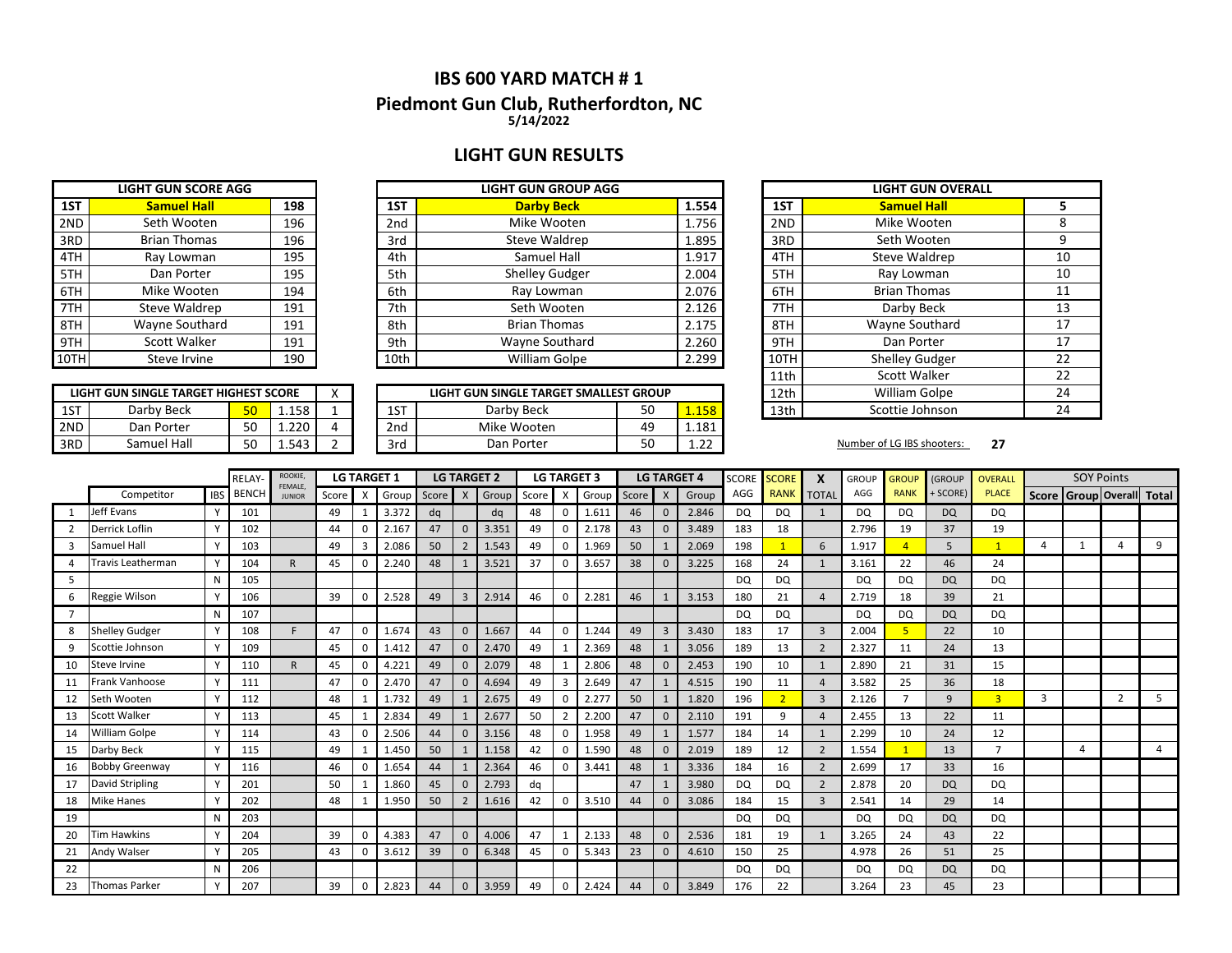|    |                       |   | <b>RELAY-</b>    | ROOKIE,<br>FEMALE, |         | <b>LG TARGET 1</b> |             | <b>LG TARGET 2</b> |              |       |         | <b>LG TARGET 3</b> |                 |    |             | <b>LG TARGET 4</b> |     | SCORE SCORE       | <b>GROUP</b> | GROUP       | (GROUP       | OVERALL      | <b>SOY Points</b> |                                 |  |  |
|----|-----------------------|---|------------------|--------------------|---------|--------------------|-------------|--------------------|--------------|-------|---------|--------------------|-----------------|----|-------------|--------------------|-----|-------------------|--------------|-------------|--------------|--------------|-------------------|---------------------------------|--|--|
|    | Competitor            |   | <b>IBS BENCH</b> | <b>JUNIOR</b>      | Score I |                    | Group Score |                    |              | Group | Score I |                    | X Group Score X |    |             | Group              | AGG | <b>RANK</b> TOTAL | AGG          | <b>RANK</b> | $+$ SCORE)   | <b>PLACE</b> |                   | Score   Group   Overall   Total |  |  |
| 24 | Dan Porter            |   | 208              |                    | 49      |                    | 2.556       | 50                 |              | 1.220 | 47      | 0                  | 3.457           | 49 |             | 2.426              | 195 |                   | 2.415        | 12          | 17           |              |                   |                                 |  |  |
| 25 | <b>Wayne Hicks</b>    |   | 209              |                    | 44      |                    | 2.330       | 47                 | $\Omega$     | 2.822 | 43      |                    | 2.700           | 46 | $\Omega$    | 2.617              | 180 | 20                | 2.617        | 15          | 35           | 17           |                   |                                 |  |  |
| 26 | Ray Lowman            |   | 210              |                    | 49      |                    | 1.800       | 48                 | $\Omega$     | 2.670 | 49      |                    | 2.143           | 49 | $\mathbf 0$ | 1.691              | 195 |                   | 2.076        |             | 10           |              |                   |                                 |  |  |
| 27 |                       |   | 211              |                    |         |                    |             |                    |              |       |         |                    |                 |    |             |                    | DQ  | DQ                | DQ           | DQ          | <b>DQ</b>    | DQ           |                   |                                 |  |  |
| 28 | Mike Wooten           |   | 212              |                    | 50      |                    | 1.701       | 49                 | $\Omega$     | 1.181 | 47      | 0                  | 2.003           | 48 |             | 2.139              | 194 |                   | 1.756        |             | $\mathbf{R}$ |              |                   |                                 |  |  |
| 29 | <b>Wayne Southard</b> |   | 213              |                    | 46      |                    | 2.333       | 49                 |              | 1.819 | 49      |                    | 2.663           | 47 | $\Omega$    | 2.225              | 191 | 8                 | 2.260        |             | 17           |              |                   |                                 |  |  |
| 30 | Jimmy Matters         |   | 214              |                    | 38      |                    | 3.575       | 49                 | $\mathbf{r}$ | 2.086 | 42      |                    | 3.578           | 40 | $\mathbf 0$ | 1.330              | 169 | 23                | 2.642        | 16          | 39           | 20           |                   |                                 |  |  |
| 31 | <b>Brian Thomas</b>   |   | 215              |                    | 49      |                    | 2.954       | 50                 |              | 1.900 | 50      |                    | 1.843           | 47 |             | 2.001              | 196 |                   | 2.175        |             | 11           |              |                   |                                 |  |  |
| 32 | Steve Waldrep         |   | 216              |                    | 48      |                    | 1.451       | 49                 |              | 2.058 | 46      | 0                  | 1.407           | 48 |             | 2.664              | 191 |                   | 1.895        |             | 10           |              |                   |                                 |  |  |
| 33 |                       |   | 301              |                    |         |                    |             |                    |              |       |         |                    |                 |    |             |                    | DQ  | DQ                | DQ           | DQ          | <b>DQ</b>    | DQ           |                   |                                 |  |  |
| 34 |                       | N | 302              |                    |         |                    |             |                    |              |       |         |                    |                 |    |             |                    | DQ  | DQ                | DQ           | DQ          | <b>DQ</b>    | <b>DQ</b>    |                   |                                 |  |  |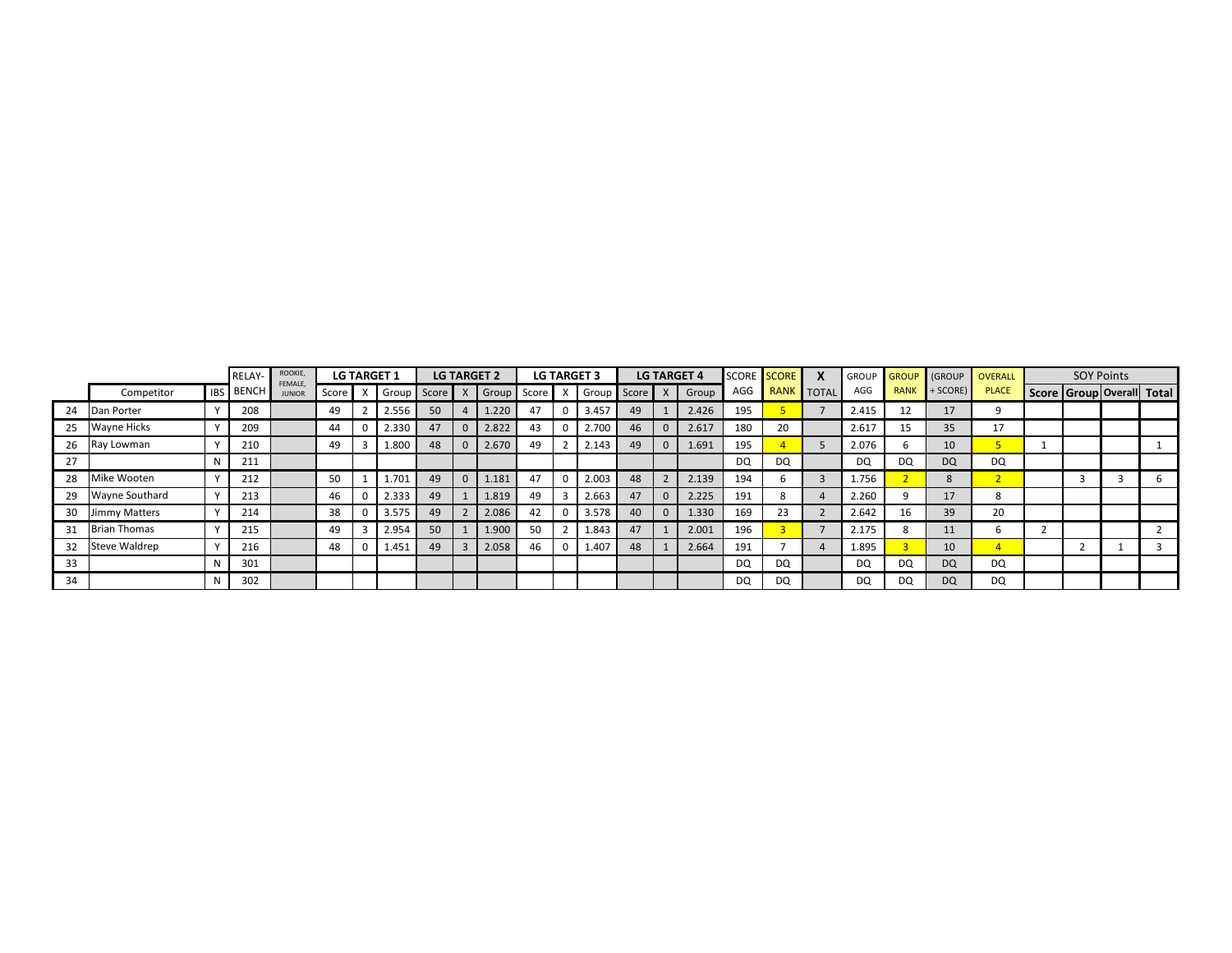## **IBS 600 YARD MATCH # 1**

### **Piedmont Gun Club, Rutherfordton, NC 5/14/2022**

## **HEAVY GUN RESULTS**

|      | <b>HEAVY GUN SCORE AGG</b> |     |                 | <b>HEAVY GUN GROUP AGG</b> |       |
|------|----------------------------|-----|-----------------|----------------------------|-------|
| 1ST  | <b>Shelley Gudger</b>      | 194 | 1ST             | <b>Samuel Hall</b>         | 1.742 |
| 2ND  | Samuel Hall                | 190 | 2 <sub>nd</sub> | Seth Wooten                | 1.941 |
| 3RD  | <b>Brian Thomas</b>        | 185 | 3rd             | Darby Beck                 | 2.088 |
| 4TH  | Seth Wooten                | 184 | 4th             | <b>Mike Hanes</b>          | 2.435 |
| 5TH  | Darby Beck                 | 182 | 5th             | <b>Brian Thomas</b>        | 2.495 |
| 6TH  | Mike Wooten                | 180 | 6th             | David Stripling            | 2.514 |
| 7TH  | Reggie Wilson              | 179 | 7th             | <b>Thomas Parker</b>       | 2.538 |
| 8TH  | Mike Hanes                 | 177 | 8th             | Mike Wooten                | 2.573 |
| 9TH  | Wayne Southard             | 177 | 9th             | <b>Shelley Gudger</b>      | 2.727 |
| 10TH | Jeff Evans                 | 175 | 10th            | <b>Bobby Greenway</b>      | 2.931 |

**HEAVY GUN SINGLE TARGET HIGHEST SCORE**

|     | <b>HEAVY GUN SINGLE TARGET HIGHEST SCORE</b> |                 |       | $\lambda$ |     | <b>HEAVY GUN SINGLE TARGET SMALLEST GROUP</b> |           |       | 12th | Steve Waldrep              |    |
|-----|----------------------------------------------|-----------------|-------|-----------|-----|-----------------------------------------------|-----------|-------|------|----------------------------|----|
| 1ST | Seth Wooten                                  | 50 <sub>1</sub> | 1.267 |           | 1ST | Darby Beck                                    | 46        | 187   | 13th | <b>Bobby Greenway</b>      |    |
| 2nd | Samuel Hall                                  | 49              | 1.601 |           | 2ND | Seth Wooten                                   | r o<br>JU | 1.267 |      |                            |    |
| 3rd | Samuel Hall                                  | 49              | 1.607 |           | 3RD | Samuel Hall                                   | 49        | 1.601 |      | Number of HG IBS shooters: | 25 |

| <b>EAVY GUN GROUP AGG</b>             |    |       |      | <b>HEAVY GUN OVERALL</b> |    |
|---------------------------------------|----|-------|------|--------------------------|----|
| <b>Samuel Hall</b>                    |    | 1.742 | 1ST  | <b>Samuel Hall</b>       | 3  |
| Seth Wooten                           |    | 1.941 | 2ND  | Seth Wooten              | 6  |
| Darby Beck                            |    | 2.088 | 3RD  | Darby Beck               | 8  |
| <b>Mike Hanes</b>                     |    | 2.435 | 4TH  | <b>Brian Thomas</b>      | 8  |
| <b>Brian Thomas</b>                   |    | 2.495 | 5TH  | <b>Shelley Gudger</b>    | 10 |
| David Stripling                       |    | 2.514 | 6TH  | <b>Mike Hanes</b>        | 12 |
| <b>Thomas Parker</b>                  |    | 2.538 | 7TH  | Mike Wooten              | 14 |
| Mike Wooten                           |    | 2.573 | 8TH  | David Stripling          | 18 |
| Shelley Gudger                        |    | 2.727 | 9TH  | Andy Walser              | 22 |
| <b>Bobby Greenway</b>                 |    | 2.931 | 10TH | Wayne Southard           | 22 |
|                                       |    |       | 11th | Reggie Wilson            | 23 |
| <b>N SINGLE TARGET SMALLEST GROUP</b> |    |       | 12th | <b>Steve Waldrep</b>     | 25 |
| Darby Beck                            | 46 | 1.187 | 13th | <b>Bobby Greenway</b>    | 27 |
|                                       |    |       |      |                          |    |

|    |                       |              | <b>RELAY</b>     | ROOKIE,<br>FEMALE, |           | <b>HG TARGET 1</b>        |       |           |                | <b>HG TARGET 2</b> |       | <b>HG TARGET 3</b> |       |           |                           | <b>HG TARGET 4</b> | <b>SCORE</b> | <b>SCORE</b>   |                          | <b>GROUP</b> | <b>GROUP</b> | <b>(GROUP</b>  | OVERALL        |              | <b>SOY Points</b>   |   |                |
|----|-----------------------|--------------|------------------|--------------------|-----------|---------------------------|-------|-----------|----------------|--------------------|-------|--------------------|-------|-----------|---------------------------|--------------------|--------------|----------------|--------------------------|--------------|--------------|----------------|----------------|--------------|---------------------|---|----------------|
|    | Competitor            |              | <b>IBS</b> BENCH | <b>JUNIOR</b>      | Score     | $\boldsymbol{\mathsf{x}}$ | Group | Score     | X              | Group              | Score | X                  | Group | Score     | $\boldsymbol{\mathsf{X}}$ | Group              | AGG          | <b>RANK</b>    | <b>TOTAL</b>             | AGG          | <b>RANK</b>  | <b>SCORE)</b>  | <b>PLACE</b>   | <b>Score</b> | Group Overall Total |   |                |
|    | Jeff Evans            |              | 101              |                    | 44        | 0                         | 2.297 | 46        | $\Omega$       | 5.515              | 43    | 0                  | 2.960 | 42        | $\mathbf{0}$              | 3.987              | 175          | 10             |                          | 3.690        | 18           | 28             | 14             |              |                     |   |                |
| 2  | Derrick Loflin        |              | 102              |                    | 45        |                           | 3.434 | 40        | $\Omega$       | 2.754              | 46    | 0                  | 3.293 | 34        | $\mathbf{0}$              | 4.230              | 165          | 15             | $\mathbf 1$              | 3.428        | 14           | 29             | 15             |              |                     |   |                |
| 3  | Samuel Hall           | $\checkmark$ | 103              |                    | 49        | $\overline{2}$            | 1.601 | 47        |                | 1.653              | 45    | 0                  | 2.105 | 49        | $\mathbf{0}$              | 1.607              | 190          | $\overline{2}$ | $\overline{3}$           | 1.742        |              | $\overline{3}$ | $\mathbf{1}$   | 3            | $\overline{a}$      |   | 11             |
| 4  |                       | N            | 104              |                    |           |                           |       |           |                |                    |       |                    |       |           |                           |                    | DQ           | <b>DQ</b>      |                          | DQ           | DQ           | <b>DQ</b>      | DQ.            |              |                     |   |                |
| 5  |                       | N            | 105              |                    |           |                           |       |           |                |                    |       |                    |       |           |                           |                    | DQ           | <b>DQ</b>      |                          | DQ           | DQ           | <b>DQ</b>      | DQ             |              |                     |   |                |
| 6  | Reggie Wilson         |              | 106              |                    | 48        | 3                         | 2.446 | 44        | $\mathbf 0$    | 5.112              | 46    |                    | 2.757 | 41        | $\mathbf{0}$              | 3.701              | 179          |                | $\overline{4}$           | 3.504        | 16           | 23             | 11             |              |                     |   |                |
|    |                       | N            | 107              |                    |           |                           |       |           |                |                    |       |                    |       |           |                           |                    | DQ           | <b>DQ</b>      |                          | DQ.          | <b>DQ</b>    | <b>DQ</b>      | DQ.            |              |                     |   |                |
| 8  | <b>Shelley Gudger</b> |              | 108              | F.                 | 48        |                           | 2.858 | 49        | $\mathbf 0$    | 2.139              | 48    | 0                  | 2.730 | 49        | $\overline{2}$            | 3.182              | 194          |                | $\overline{3}$           | 2.727        | q            | 10             | 5 <sup>1</sup> | Δ            |                     |   | $\overline{4}$ |
| 9  | Scottie Johnson       |              | 109              |                    | 48        |                           | 2.353 | <b>DQ</b> |                |                    | 45    | 0                  | 3.669 | 46        |                           | 5.125              | DQ           | <b>DQ</b>      | $\overline{\phantom{a}}$ | 3.716        | 19           | <b>DQ</b>      | DQ             |              |                     |   |                |
| 10 | Steve Irvine          |              | 110              |                    | 48        | $\Omega$                  | 2.973 | 33        | $\mathbf{0}$   | 1.867              | 47    | 0                  | 3.801 | 35        | $\Omega$                  | 5.105              | 163          | 16             |                          | 3.437        | 15           | 31             | 16             |              |                     |   |                |
| 11 | Frank Vanhoose        |              | 111              |                    | <b>DQ</b> |                           |       | <b>DQ</b> |                |                    | 46    | 0                  | 4.610 | 43        | $\Omega$                  | 3.889              | DQ           | <b>DQ</b>      |                          | 4.250        | 21           | <b>DQ</b>      | DQ             |              |                     |   |                |
| 12 | Seth Wooten           |              | 112              |                    | 50        | $\overline{3}$            | 1.267 | 42        | $\Omega$       | 2.565              | 43    | 0                  | 1.882 | 49        |                           | 2.050              | 184          |                | $\overline{a}$           | 1.941        |              | 6              | $\overline{2}$ |              | 3                   | 3 |                |
| 13 | Scott Walker          |              | 113              |                    | <b>DQ</b> |                           |       | <b>DQ</b> |                |                    | DQ    |                    |       | <b>DQ</b> |                           |                    | <b>DQ</b>    | <b>DQ</b>      |                          | DQ           | <b>DQ</b>    | <b>DQ</b>      | DQ             |              |                     |   |                |
| 14 | William Golpe         |              | 114              |                    | 47        | $\Omega$                  | 3.049 | 32        | $\mathbf{0}$   | 3.196              | 46    |                    | 3.792 | 42        |                           | 4.371              | 167          | 14             | $\overline{2}$           | 3.602        | 17           | 31             | 17             |              |                     |   |                |
| 15 | Darby Beck            |              | 115              |                    | 46        | 0                         | 1.187 | 47        | $\Omega$       | 2.431              | 41    | 0                  | 1.962 | 48        |                           | 2.770              | 182          | 5              | $\overline{2}$           | 2.088        |              | 8              | $\overline{3}$ |              | $\overline{2}$      |   | $\overline{4}$ |
| 16 | <b>Bobby Greenway</b> |              | 116              |                    | 43        | $\Omega$                  | 3.089 | 47        | $\mathbf{0}$   | 3.162              | 40    | 0                  | 2.541 | $\Omega$  |                           |                    | 130          | 17             |                          | 2.931        | 10           | 27             | 13             |              |                     |   |                |
| 17 | David Stripling       |              | 201              |                    | 41        | $\Omega$                  | 3.037 | 49        | 3              | 2.421              | 37    | 0                  | 2.838 | 43        | $\Omega$                  | 1.760              | 170          | 12             | $\overline{3}$           | 2.514        | 6            | 18             | 8              |              |                     |   |                |
| 18 | <b>Mike Hanes</b>     |              | 202              |                    | 43        | $\Omega$                  | 2.211 | 48        | $\overline{3}$ | 2.204              | 44    | 0                  | 3.238 | 42        | $\Omega$                  | 2.087              | 177          | 8              | $\overline{3}$           | 2.435        |              | 12             | 6              |              | $\mathbf{1}$        |   | $\mathbf{1}$   |
| 19 |                       | N            | 203              |                    |           |                           |       |           |                |                    |       |                    |       |           |                           |                    | DQ           | <b>DQ</b>      |                          | DQ           | DQ           | <b>DQ</b>      | DQ             |              |                     |   |                |
| 20 |                       | N            | 204              |                    |           |                           |       |           |                |                    |       |                    |       |           |                           |                    | <b>DQ</b>    | DQ             |                          | DQ           | DQ           | <b>DQ</b>      | DQ             |              |                     |   |                |
| 21 | Andy Walser           |              | 205              |                    | 44        | 0                         | 2.574 | 46        | $\overline{2}$ | 3.157              | 37    | 0                  | 3.536 | 47        | $\mathbf{1}$              | 3.003              | 174          | 11             | 3                        | 3.068        | 11           | 22             | 9              |              |                     |   |                |
| 22 |                       | N            | 206              |                    |           |                           |       |           |                |                    |       |                    |       |           |                           |                    | DQ           | DQ             |                          | DQ           | DQ           | <b>DQ</b>      | DQ             |              |                     |   |                |
| 23 | <b>Thomas Parker</b>  | ٧            | 207              |                    | DQ        |                           |       | 47        |                | 2.823              | 39    | 0                  | 2.523 | 48        | $\Omega$                  | 2.269              | DQ           | <b>DQ</b>      |                          | 2.538        |              | <b>DQ</b>      | <b>DQ</b>      |              |                     |   |                |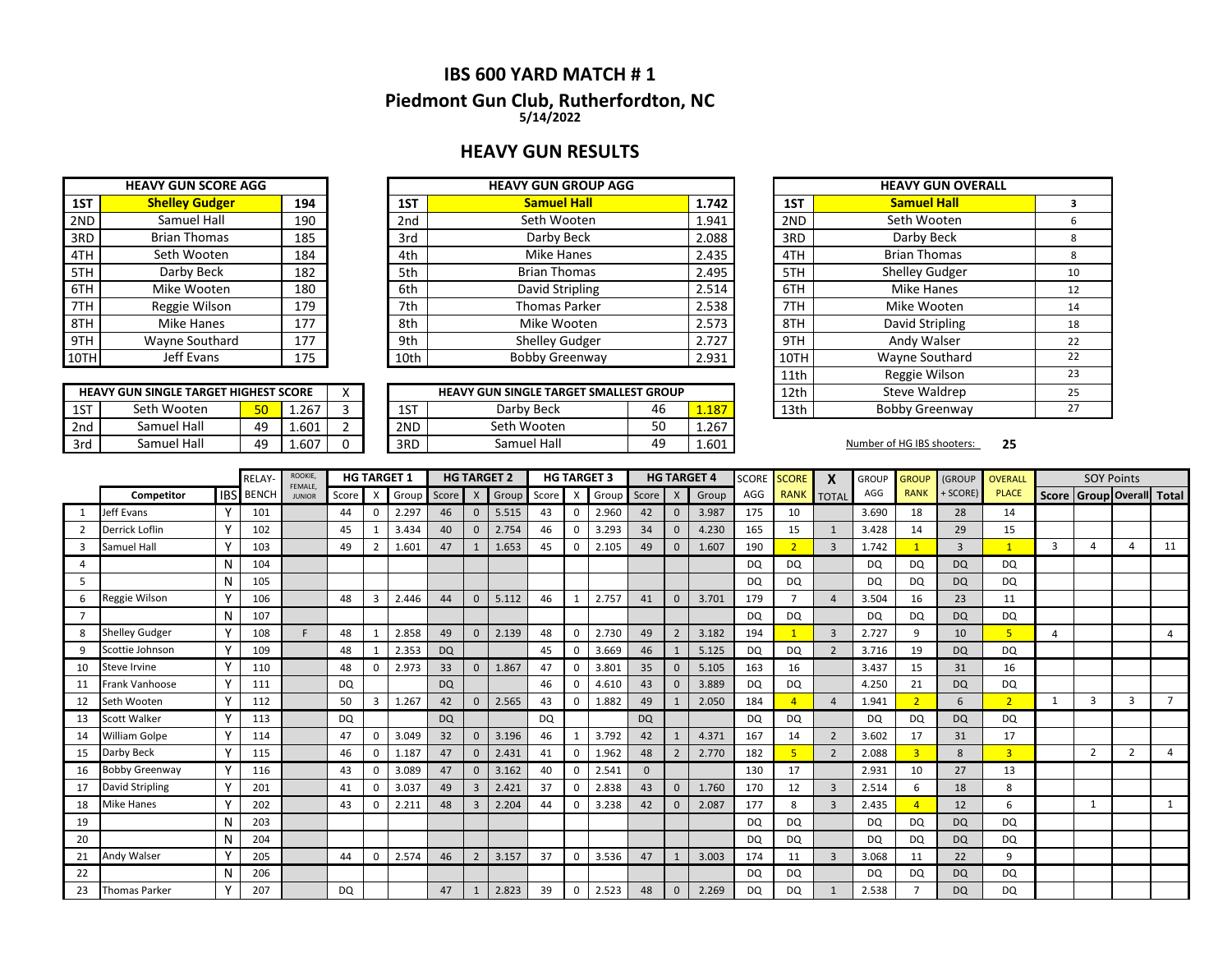|    |                      |     | RELAY-           | ROOKIE,<br>FEMALE, |           |   | <b>HG TARGET 1</b> |           |              | <b>HG TARGET 2</b> |           | <b>HG TARGET 3</b> |           |          | <b>HG TARGET 4</b> |           | SCORE SCORE | X | <b>GROUP</b> |             |           | <b>GROUP (GROUP OVERALL</b> |                           | <b>SOY Points</b> |  |
|----|----------------------|-----|------------------|--------------------|-----------|---|--------------------|-----------|--------------|--------------------|-----------|--------------------|-----------|----------|--------------------|-----------|-------------|---|--------------|-------------|-----------|-----------------------------|---------------------------|-------------------|--|
|    | Competitor           |     | <b>IBS BENCH</b> | <b>JUNIOR</b>      | Score     |   | Group              | Score X   |              | Group Score        |           | Group              | Score     |          | Group              | AGG       | RANK TOTAL  |   | AGG          | <b>RANK</b> | + SCORE)  | <b>PLACE</b>                | Score Group Overall Total |                   |  |
| 24 | Dan Porter           |     | 208              |                    | <b>DQ</b> |   |                    | <b>DQ</b> |              |                    | <b>DQ</b> |                    | <b>DQ</b> |          |                    | DQ        | DQ          |   | DQ           | DQ          | DQ        | DQ                          |                           |                   |  |
| 25 | <b>Wayne Hicks</b>   |     | 209              |                    | DQ        |   |                    | 38        | $\mathbf{0}$ | 4.333              | DQ        |                    | 45        | $\Omega$ | 4.072              | DQ        | DQ          |   | 4.203        | 20          | <b>DQ</b> | DQ                          |                           |                   |  |
| 26 | Ray Lowman           |     | 210              |                    | 44        |   | 2.429              | 46        | $\mathbf{0}$ | 4.067              | DQ        | <b>DQ</b>          | 46        |          | 2.047              | DQ        | DQ          |   | DQ           | <b>DQ</b>   | <b>DQ</b> | DQ                          |                           |                   |  |
| 27 |                      |     | 211              |                    |           |   |                    |           |              |                    |           |                    |           |          |                    | DQ        | DQ          |   | DQ           | <b>DQ</b>   | <b>DQ</b> | DQ                          |                           |                   |  |
| 28 | Mike Wooten          |     | 212              |                    | 48        |   | 2.510              | 46        | $\mathbf{0}$ | 3.050              | 39        | 2.272              | 47        |          | 2.458              | 180       |             |   | 2.573        |             | 14        |                             |                           |                   |  |
| 29 | Wayne Southard       |     | 213              |                    | 49        |   | 2.222              | 47        | $\mathbf{0}$ | 3.185              | 35        | 5.490              | 46        |          | 2.596              | 177       |             |   | 3.373        | 13          | 22        | 10                          |                           |                   |  |
| 30 | <b>Jimmy Matters</b> |     | 214              |                    | 39        | 0 | 7.468              | <b>DQ</b> |              |                    | 29        | 3.989              | 36        | $\Omega$ | 2.864              | DQ        | DQ          |   | 4.774        | 22          | DQ        | DQ                          |                           |                   |  |
| 31 | <b>Brian Thomas</b>  |     | 215              |                    | 49        |   | 2.570              | 46        | $\mathbf{0}$ | 2.363              | 45        | 2.276              | 45        |          | 2.769              | 185       |             |   | 2.495        |             |           |                             |                           |                   |  |
| 32 | Steve Waldrep        |     | 216              |                    | 39        |   | 2.011              | 46        | $\mathbf{0}$ | 3.108              | 37        | 5.246              | 48        |          | 2.061              | 170       | 13          |   | 3.107        | 12          | 25        | 12                          |                           |                   |  |
| 33 |                      | N   | 301              |                    |           |   |                    |           |              |                    |           |                    |           |          |                    | DQ        | DQ          |   | DQ           | DQ          | <b>DQ</b> | DQ                          |                           |                   |  |
| 34 |                      |     | 302              |                    |           |   |                    |           |              |                    |           |                    |           |          |                    | DQ        | DQ          |   | DQ           | <b>DQ</b>   | <b>DQ</b> | DQ                          |                           |                   |  |
| 35 |                      | IN. | 303              |                    |           |   |                    |           |              |                    |           |                    |           |          |                    | <b>DQ</b> | DQ          |   | DQ           | <b>DQ</b>   | <b>DQ</b> | DQ                          |                           |                   |  |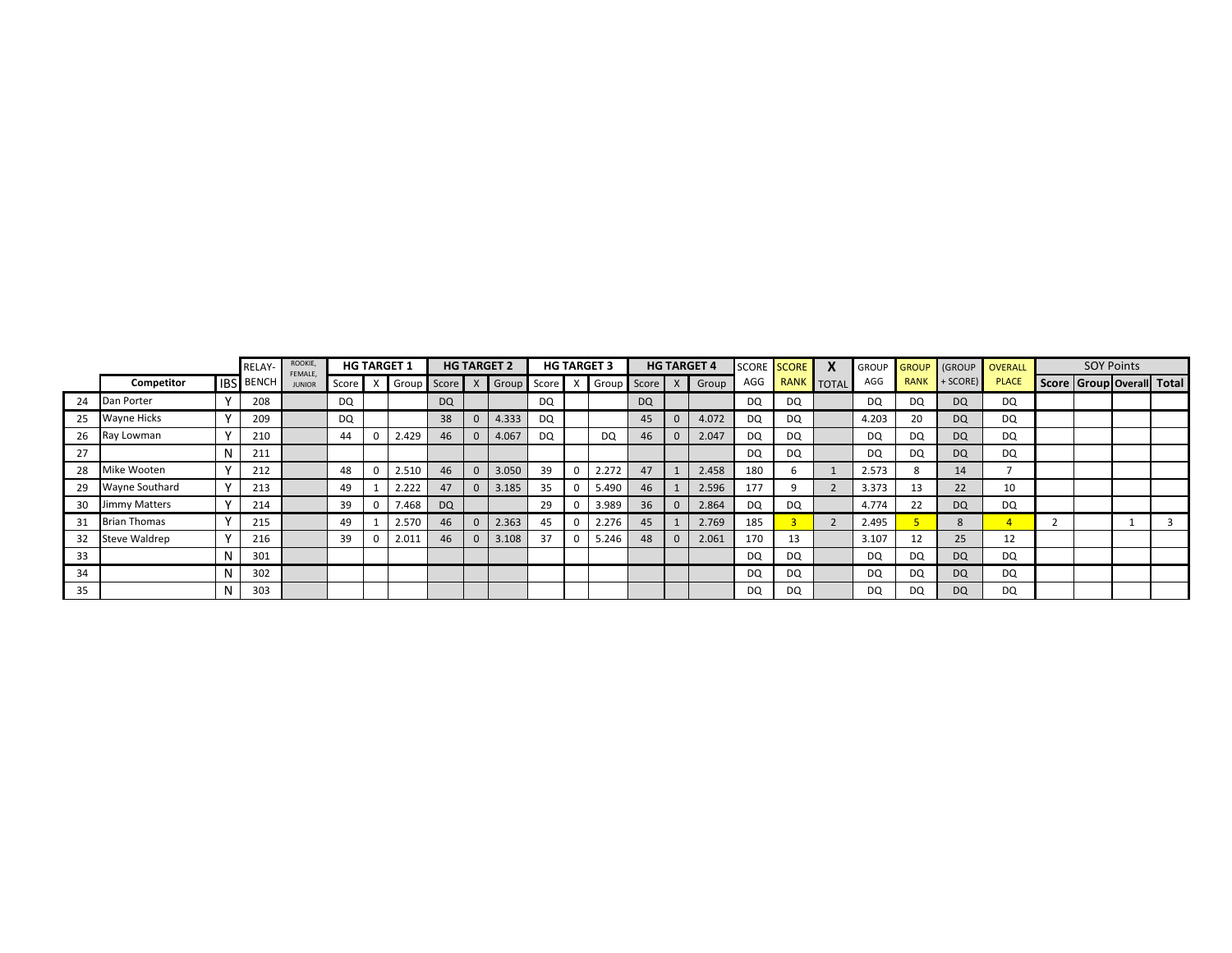# **IBS 600 YARD MATCH # 1 Piedmont Gun Club, Rutherfordton, NC 5/14/2022**

# **FACTORY GUN RESULTS**

|      | <b>FACTORY GUN SCORE AGG</b> |      |      | <b>FACTORY GUN GROUP AGG</b> |       |      | <b>FACTORY GUN OVERALL</b> |              |
|------|------------------------------|------|------|------------------------------|-------|------|----------------------------|--------------|
| 1ST  | <b>Reggie Wilson (TAC)</b>   | 182  | 1ST  | <b>Reggie Wilson (TAC)</b>   | 3.894 | 1ST  | <b>Reggie Wilson (TAC)</b> |              |
| 2ND  | #N/A                         | #N/A | 2nd  | #N/A                         | #N/A  | 2ND  | #N/A                       | #N/A         |
| 3RD  | #N/A                         | #N/A | 3rd  | #N/A                         | #N/A  | 3RD  | #N/A                       | #N/A         |
| 4TH  | #N/A                         | #N/A | 4th  | #N/A                         | #N/A  | 4TH  | #N/A                       | #N/A         |
| 5TH  | #N/A                         | #N/A | 5th  | #N/A                         | #N/A  | 5TH  | #N/A                       | #N/A         |
| 6TH  | #N/A                         | #N/A | 6th  | #N/A                         | #N/A  | 6TH  | #N/A                       | #N/A         |
| 7TH  | #N/A                         | #N/A | 7th  | #N/A                         | #N/A  | 7TH  | #N/A                       | #N/A         |
| 8TH  | #N/A                         | #N/A | 8th  | #N/A                         | #N/A  | 8TH  | #N/A                       | #N/A         |
| 9TH  | #N/A                         | #N/A | 9th  | #N/A                         | #N/A  | 9TH  | #N/A                       | #N/A         |
| 10TH | #N/A                         | #N/A | 10th | #N/A                         | #N/A  | 10TH | #N/A                       | #N/A         |
|      |                              |      |      |                              |       | 11th | $\text{H} N/\Delta$        | $H N/\Delta$ |

|       | <b>FACTORY GUN SINGLE TARGET HIGHEST SCORE</b> |    |       |  |
|-------|------------------------------------------------|----|-------|--|
| 1ST.  | Reggie Wilson (TAC)                            |    | 4.219 |  |
| 2ND   | Reggie Wilson (TAC)                            | 45 | 3.376 |  |
| l 3RD | Reggie Wilson (TAC)                            | 45 | 3.852 |  |

|            | <b>FACTORY GUN SINGLE TARGET HIGHEST SCORE</b> |    |       |  |             | <b>FACTORY GUN SINGLE TARGET SMALLEST GROUP</b> |    |                       | 12th | #N/A | #N/A |
|------------|------------------------------------------------|----|-------|--|-------------|-------------------------------------------------|----|-----------------------|------|------|------|
| 1CT<br>LJ. | (TAC)<br>Reggie Wilson (                       |    | 210   |  | 1 C.T<br>12 | Reggie Wilson<br>(TAC)                          | Δ⊏ | 376<br>               | 13th | #N/A | #N/A |
| 2ND        | (TAC)<br>Reggie Wilson (                       | 45 | 3.376 |  | 2nd         | Reggie Wilson<br>(TAC)                          | 45 | 3.852                 | 14th | #N/A | #N/A |
| 3RD        | (TAC)<br>Reggie Wilson (                       | 45 | 3.852 |  | 3rd         | (TAC)<br>Reggie Wilson                          | 45 | 127<br><b>LL</b><br>. | 15th | #N/A | #N/A |

| 1ST  | <b>Reggie Wilson (TAC)</b> | $\overline{2}$ |
|------|----------------------------|----------------|
| 2ND  | #N/A                       | # $N/A$        |
| 3RD  | #N/A                       | #N/A           |
| 4TH  | #N/A                       | #N/A           |
| 5TH  | #N/A                       | #N/A           |
| 6TH  | #N/A                       | #N/A           |
| 7TH  | #N/A                       | #N/A           |
| 8TH  | #N/A                       | #N/A           |
| 9TH  | #N/A                       | #N/A           |
| 10TH | #N/A                       | #N/A           |
| 11th | #N/A                       | #N/A           |
| 12th | #N/A                       | #N/A           |
| 13th | #N/A                       | #N/A           |
| 14th | #N/A                       | #N/A           |
| 15th | #N/A                       | #N/A           |

|   |            |            | <b>RELAY-</b> | ROOKIE,<br>FEMALE. |       | <b>TARGET 1</b> |       |       | <b>TARGET 2</b> |       |       | <b>TARGET 3</b> |       |       | <b>TARGET 4</b> |       |     | SCORE SCORE | X            | <b>GROUP</b> | <b>GROUP</b> | (GROUP    | <b>OVERALL</b> |
|---|------------|------------|---------------|--------------------|-------|-----------------|-------|-------|-----------------|-------|-------|-----------------|-------|-------|-----------------|-------|-----|-------------|--------------|--------------|--------------|-----------|----------------|
|   | Competitor | <b>IBS</b> | <b>BENCH</b>  | <b>JUNIOR</b>      | Score |                 | Group | Score |                 | Group | Score |                 | Group | Score |                 | Group | AGG | RANK        | <b>TOTAL</b> | AGG          | <b>RANK</b>  | + SCORE)  | <b>PLACE</b>   |
|   |            |            | 101           |                    |       |                 |       |       |                 |       |       |                 |       |       |                 |       | DQ  | DQ          |              | DQ           | DQ           | <b>DQ</b> | DQ             |
|   |            |            | 102           |                    |       |                 |       |       |                 |       |       |                 |       |       |                 |       | DQ  | DQ          |              | DQ           | DQ           | DQ        | DQ             |
|   |            |            | 103           |                    |       |                 |       |       |                 |       |       |                 |       |       |                 |       | DQ  | DQ          |              | DQ           | DQ           | <b>DQ</b> | DQ             |
| д |            |            | 104           |                    |       |                 |       |       |                 |       |       |                 |       |       |                 |       | DQ  | DQ          |              | DQ           | DQ           | DQ        | DQ             |
|   |            |            | 105           |                    |       |                 |       |       |                 |       |       |                 |       |       |                 |       | DQ  | DQ          |              | DQ           | DQ           | <b>DQ</b> | DQ             |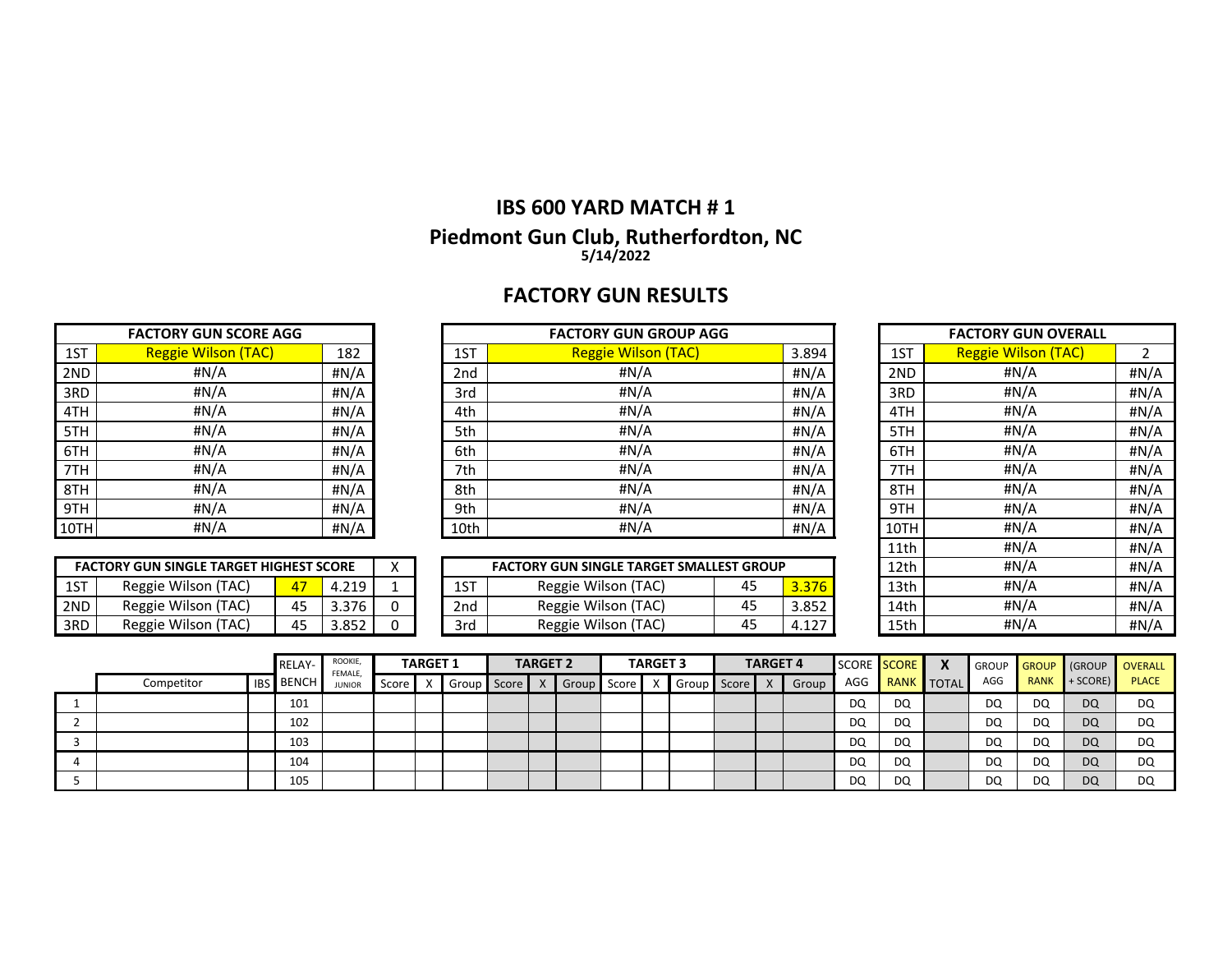## **Piedmont Gun Club, Rutherfordton, NC Light Gun Equipment List 5/14/2022**

|                | Competitor            |    | Caliber         | Action     | Barrel          | Stock        | Scope      | Powder      | <b>Bullet</b> | Gunsmith          |
|----------------|-----------------------|----|-----------------|------------|-----------------|--------------|------------|-------------|---------------|-------------------|
| $\mathbf{1}$   | Samuel Hall           | LG | 6BRAI           | Bat        | Kreiger         | Hammerhead   | March      |             | Roys "A"      | Plainfield        |
| $\overline{2}$ | Mike Wooten           | LG | 6mm             | Bat        | Bartlein        | <b>Byers</b> | Sightron   | H4895       | Roy Hunter    | C. Nichols        |
| 3              | Seth Wooten           | LG | <b>6 DASHER</b> | Bat        | Hank Hill       | McMillan     | Sightron   | H4895       | Roy Hunter    | C. Nichols        |
| 4              | Steve Waldrep         | LG | 6BR             | Bat        | <b>Brux</b>     | <b>Byers</b> | Nightforce |             |               | Waldrep/Coffey    |
| 5              | Ray Lowman            | LG | <b>6 DASHER</b> | Bat        | <b>Brux</b>     |              |            |             | Roy Hunter    | C. Nichols        |
| 6              | <b>Brian Thomas</b>   | LG | 6mm             | Bat        | Hank Hill       |              |            |             |               | Peterson          |
| $\overline{7}$ | Darby Beck            | LG | 6 <sub>mm</sub> |            |                 |              |            |             |               | C. Nichols        |
| 8              | Wayne Southard        | LG | 6 <sub>mm</sub> | Bat        | Kreiger         | <b>MBR</b>   | Nightforce |             |               | C. Nichols        |
| 9              | Dan Porter            | LG | 6mm             | Bat        |                 |              | Nightforce |             | <b>Barts</b>  | <b>B.</b> Stevens |
| 10             | <b>Shelley Gudger</b> | LG | 6mm             | Bat        | Kreiger         |              | Nightforce | Varget      | <b>Barts</b>  | <b>B.</b> Stevens |
| 11             | Scott Walker          | LG | 6mm             | Panda      | Kreiger         | <b>Byers</b> | Vortex     |             |               | S Walker          |
| 12             | William Golpe         | LG | 6BR             | Defiance   | roof Researc    | ST 1000      | Nightforce | N140        | Berger        | Plainfield        |
| 13             | Scottie Johnson       | LG | <b>6 DASHER</b> | Polar      | Lederer         |              | Vortex     | H4895       | <b>Barts</b>  |                   |
| 14             | <b>Mike Hanes</b>     | LG | 6 <sub>mm</sub> | Bat        |                 |              | Nightforce |             |               |                   |
| 15             | Andy Walser           | LG | 6.5x47          | Bat        | <b>Brux</b>     |              |            |             |               | Paschell          |
| 16             | Reggie Wilson         | LG | 6mm             | Panda      | <b>Brux</b>     |              | Nightforce | Varget      | <b>Barts</b>  | R. Wilson         |
| 17             | Jimmy Matters         | LG | 6 BRDX          | <b>PAS</b> | Kreiger         | ST 1000      | March      | <b>RL16</b> | <b>Barts</b>  | Craftsmith        |
| 18             | Derrick Loflin        | LG | 6PPC            | Bat        | Kreiger         | ST 1000      | Nightforce |             |               | Pinehart          |
| 19             | Jeff Evans            | LG | 6BR             | Bat        | Bartlein        | McMillan     | Nightforce | <b>RL15</b> | <b>Barts</b>  | Evans             |
| 20             | Frank Vanhoose        | LG | 6BR             | Bat        | Kreiger         | <b>Byers</b> | Nightforce | Varget      | <b>Barts</b>  | J. Coffey         |
| 21             | David Stripling       | LG | <b>6 BRDX</b>   | Bat        | <b>Brux</b>     | Leonard      | Nightforce |             |               |                   |
| 22             | Steve Irvine          | LG | 6 <sub>mm</sub> | Bat        | <b>Bartlein</b> | Russo        | Nightforce | H4895       | Berger        | Plainfield        |
| 23             | <b>Wayne Hicks</b>    | LG | 6BRA            |            | Proof Research  |              | Nightforce |             | Roy Hunter    | Pp                |
| 24             | <b>Thomas Parker</b>  | LG | 6mm             | Remington  |                 |              |            |             |               |                   |
| 25             | <b>Bobby Greenway</b> | LG | 6X44            | Remington  | Kreiger         | McMillan     | Nightforce |             | Berger        | Tooley            |
| 26             | Travis Leatherman     | LG | 6BR             | Bat        | <b>Brux</b>     |              | Vortex     |             | <b>Barts</b>  | Plainfield        |
| 27             | <b>Tim Hawkins</b>    | LG | 6mm             | Bat        |                 | McMillan     | Nightforce |             |               | Goforth           |
| 28             |                       | LG |                 |            |                 |              |            |             |               |                   |